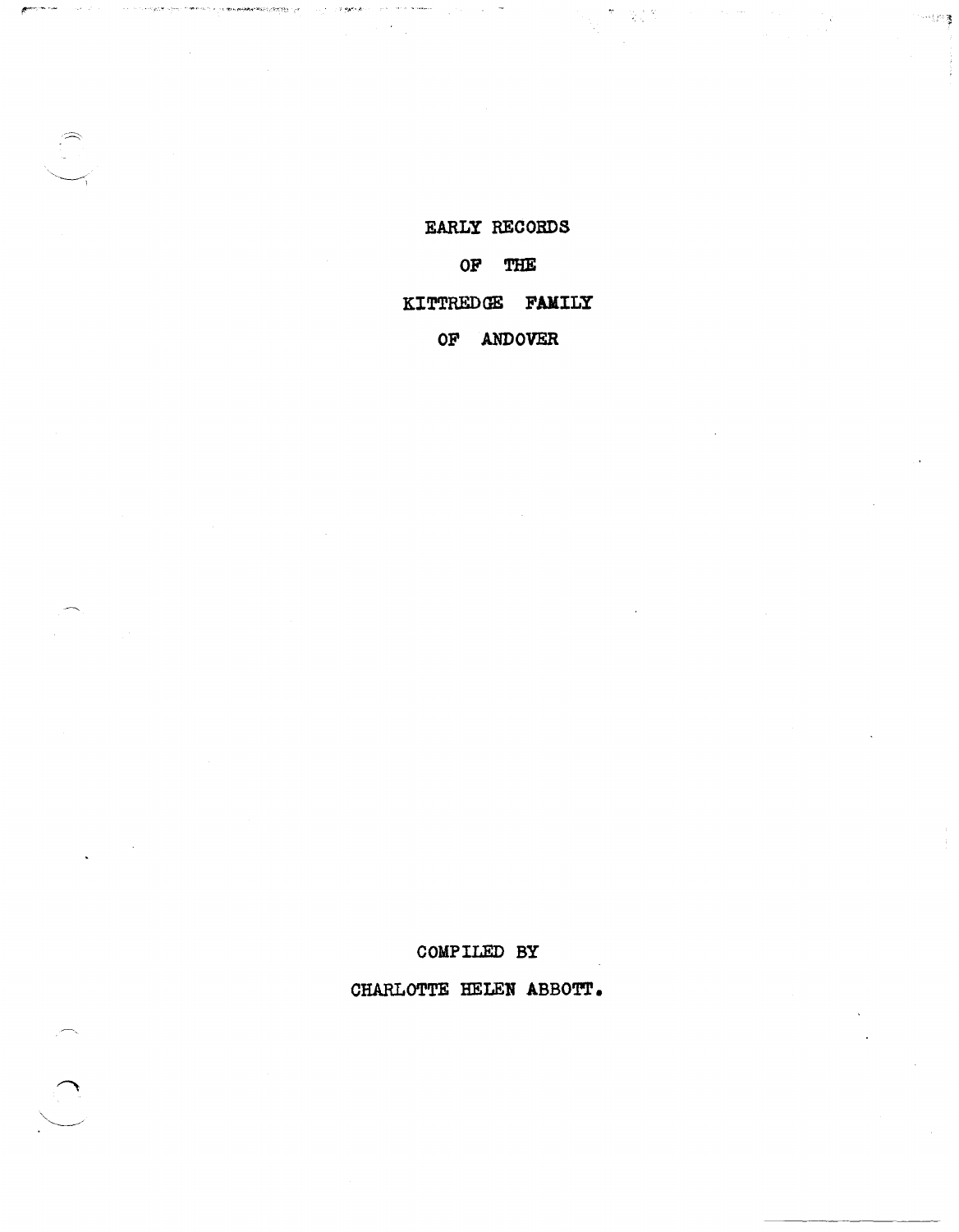#### THE KITTREDGE FAMILY

OF ANDOVER

y  $\searrow$  .  $\searrow$  .

JOHN KITTREDGE or Billerica, rounder of the line which later came to ANDOVER, was born about 1640 and got his grant in Billerica 1n 1660. He married, Nov. 2, 1664, Mary Littlefield, daughter of Francis Littlefield of Woburn, born Dec.14, 1646. Ralph Hill, in his will, calls her his grandchild, so her mother was perhaps a Hill.<sup>IN</sup>  $W^{\beta}$  $5$  ane HIII LITTIEFIEld died Dee 20  $1646$ John (1) Kittredge died Oct.17,1676.

An inventory of his estate lists: Furniture, Arms, Pistols, Musket with a matchlock, Cutlass, Crockery, Tools, Provisions, a Black Horse, 2 Steers, 3 Cows, 1 calf, 1/2 calf, House, Barn, Orchard, etc.

The property went to Mary and the estate was not divided. On Jan.16. 1678 she married John<sup>(2)</sup> French, a neighbor, son of Lieut. wm. French of Billerica. She outlived French, and died Oct.7,1719. The children of John $(1)$  Kittredge and wife Mary Littlefield, were :- $Jonn(2)$ , b.Jan. 24,1665; he was the first doctor of a long line

of surgeons; he m. August 3,1685, Hannah French, his step-sister  $\beta_{\text{SFR}}$ ,  $\beta_{\text{S}}$  of  $\text{Ceff}$ ,  $\text{Ceff}$  an.20,1664. John daughter of John French and Hannah ~ Bunge, b.  $J$ an.20,1664. John

(2) died April 27,1714. Hannah's sister Elizabeth m. Thos.Abbot of Andover; they were childless; left Abbott estate to John(3)K. James(2), b.  $^{\mu}$ ar.21, 1668; m. Sarah Brackett,dau. of John(2) of Bill-

erica, b. May 9,1675.

Damiel(2), b.July 22,1670; m. Elizabeth---; was a Deacon; d.March 8. /1742. Jonathan(2), b.1674; d.1696.

Benoni  $(2)$ , b.May 2,1677; was alive in 1714 when he witnessed a paper

of John *(Z).* 

The estate of John<sup>(2)</sup> Kittredge, adm.June 14, 1714 gave the value L 871; Division Lots on Strongwater Brook and Shawshin River and Con-Tent Plain,  $etc: 2000$ 'of Board and  $1/2$  a Sawmill, worth  $E = 430$ .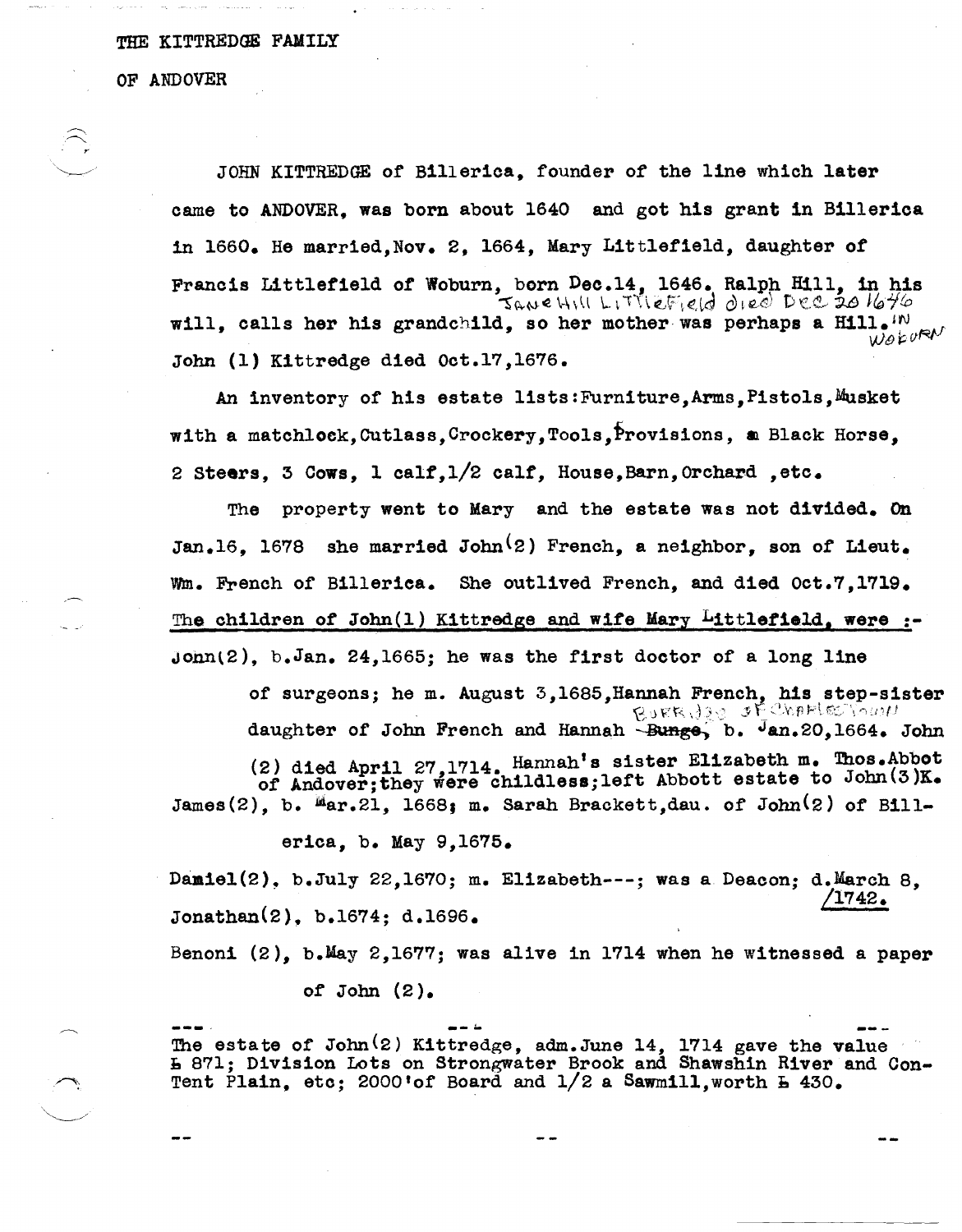'~

 $John(2)K1ttredge(John(1)$  and wife, Hannah French, had:-

 $John(3)$ , b.Sept. 14, 1685; ne u. Sept. 29,1756; m. Mary ----(possibly an Abbott).  $aD + 1720$ 

James (3), b.Aug. 22,1687; m.  $\sqrt{\text{5aran}}$  rowle of Cnariestown, b.Aug. 17,1696; James lived on the road to Andover, kept a tavern and there was a lot of good liquor in the house when he died, so his son  $J$ ames (4) asked ANDOVER selectman for a license so he could disose of the contents of the cellar.  $\frac{1}{2}$  ames<sup>(3)</sup> d. 1754. Hannah(3),b. l689;d. 1690.

 $J_{\text{acob}}(3)$ , b.1690;d. 1692.

Hannah  $(3)$  2nd., b.<sup>M</sup>ay 1693; m.Edmund Frost.

Joseph(3), b.<sup>m</sup>arch 31,1695; m. 1724 Elizabeth Wright of Woburn;he d.1774. Jonathan(3), b.1697; was killed at Pigwacket 1722; unm; a surgeon. William (3), b.Feb.11,1699; m. Oct.21,1731 Molly Wright of Woburn; she d.

1783 at 41; he was a Lieut.; lived in  $\frac{1}{2}$ ewksbury, 1735-47. Abigai1(3), b.Nov.15,l'700; m. Kendall Patten.

Jane (3), b. March 2'7,1'703;m. 1'72'7 Tom Kittredge, son *ot* James(2).

Marah(3), b.l'705; d. in 2 days.

Francis(3), b.Oct.27,1706; m. Lydia---, who d. 1736-7; his 2nd wife was Susanne Snow, who married in 1760, Henry Phelps of Andover; he Henry died before 1767 for that year she took for a 3rd husband, Thos. Kidder, in Billerica.  $\ddot{\phantom{0}}$ 

 $J$ ames (2) Kittredge(John (1) and wife, Barah Brackett, had:-Rachel(3), b. Oct.16,1702.

James(3), b. about 1705; m. Elizabeth Shedd, 1729; she was dau. of Nathan Shedd of Boston, and was b. June 18,1703.

Thomas(3), b. Feb. 23, 1708; m. March 25, 1727  $\mu_{2}$  cousin, Jane: (3) Kittredge daughter of John $(2)$ ; she d.June 25,1779; he m. 2nd., Betty--he d. Oct.9,l'793.

-2-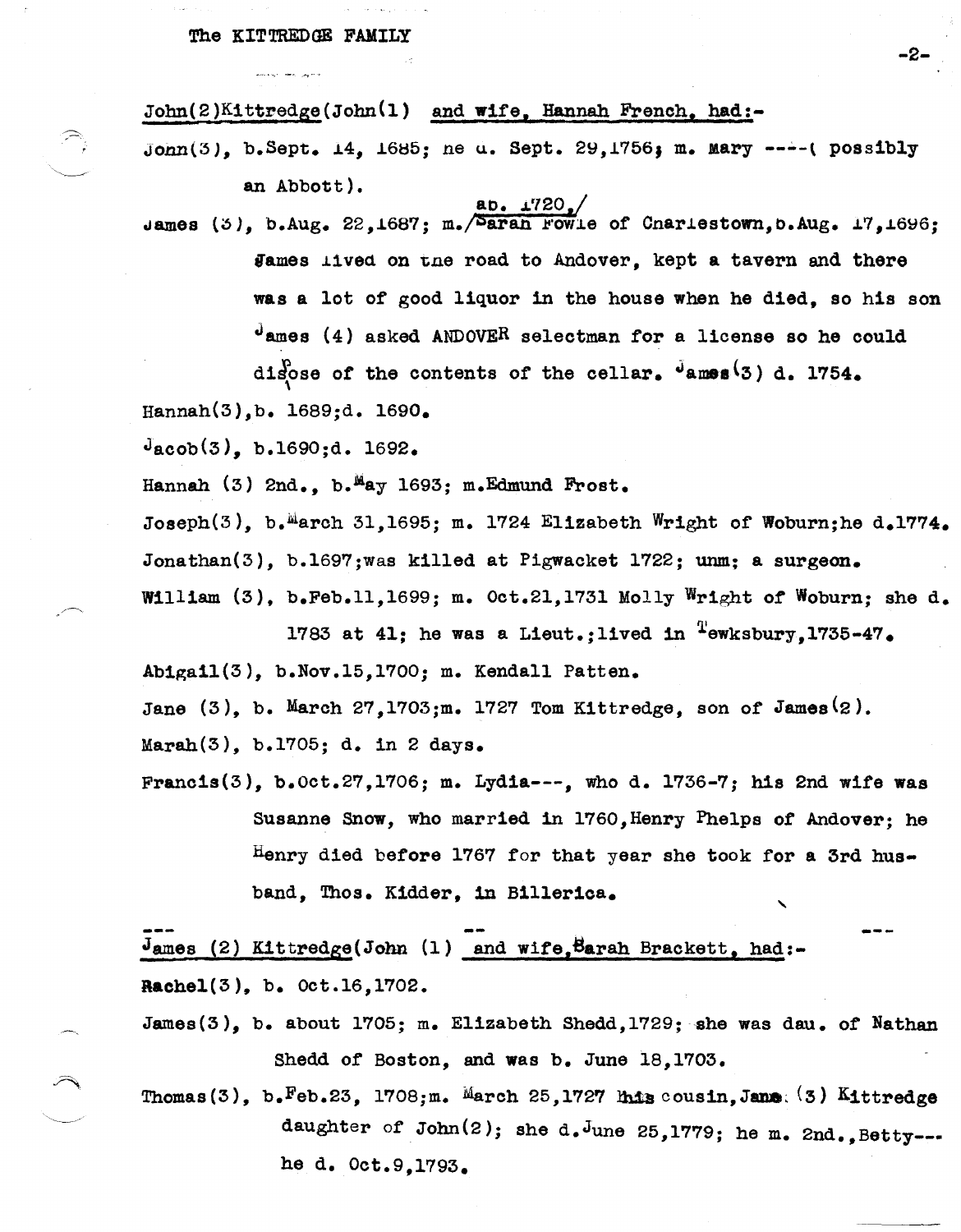Daniel(2) Kittredge( John(1) and wife, Elizabeth----. had:-Mary(3), b.  $1695$ ; m. Samuel reacock. Daniel(3), b.1697; m.Ruth Shedd, 1724; she d.1753; he m. 2nd., Sarah----. who d. 1758. Elizabeth(3), b.1700;m. Eliphalet Manning. Sarah(3). b. 1703: HAZEN gives her to frendall Patten: Did frendall marry also her cousin. Abigail? Hannah $(3)$ , b.1708; m. Thomas Patten; he d. 1741. "ehitabel(3), b. 1711; m. Ephraim Hayward. Abigail $(3)$ , b. 1714; m. Joseph Frost. ( Dan (2) left an estate valued at L1117, 17sh.6d. He was a Deacon and husbandman;left house goods-to W.Eliz.save Military articles; son Dan in-/herits./ John(3) Kittredge( John(2-1) and wife, Mary, ,had:-John(4), b. 1709; m. about 1736, Sarah Merrian; he came to Andover in 1741 opposite oldest cemetery in No. Andover; and got the farm/owned by his father and Elizabeth Abbott; he d. here in 1776; he was a surgeon; she d. 1788 at 71. Isaac(4), b.1711; m. Rebecca; he d. 1779. Mary  $(4)$ , b. 1712; m. John French.  $Jacob(4)$ , b. 1714; d. 1717. Jacob  $(4)$  2nd., b. 1717; m. Hannah---; he d. before 1749 as she m. that year. Josiah Osgood. blacksmith of Andover. Joseph $(4)$ , b.1719; had a wife, Mary who d. 1783; he d. in Tewksbury, 1784. I have an idea that he had a wife,  $R$ ebecca.) dames(3) Kittredge(John(2-1) and wife, Sarah Fowle, had:-Sarah  $(4)$ , b.1721; maybe m. a  $Davis.$ Susannah $(4)$ , b. 1723; d.y. Susannah (4), 2nd., b.1725. James (4), b. 1728; m. Molly (Bailey(?) 1750; she was dau. of  $S_{\text{am}}$  Bailey

-3-

and <sup>m</sup>ary Rolf; warned from Andover.1767.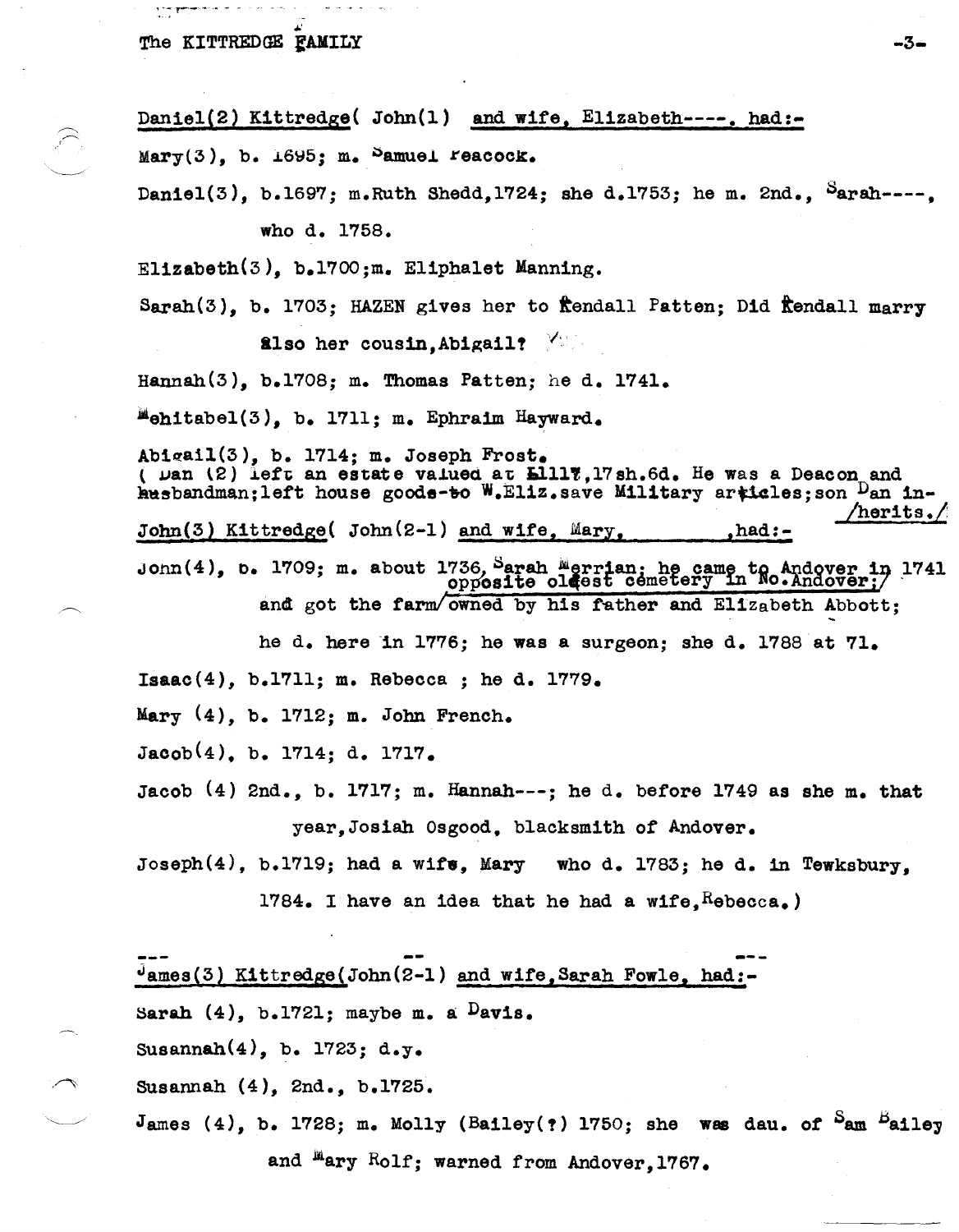Children of  $J$ ames (3) Kittredge and wife, Sarah Fowle, ( cont.) :- $\texttt{Samuel}(4)$ , b. 1730; probably had a wife,  $\texttt{A}$ becca, and a 2nd w. Abigail Ober.  $David(4)$ , b. 1732; Esther(4), b.1736; d. 1754. Hannah $(4)$ , b. ; m. Jan.22,1753, Samuel Bailey. --- Joseph(3) Kittredge (John(2-1) and wife, Elizabeth Wright, had:-Jonathan  $(4)$ , b. 1724. Joseph(4), b. 1727;d. 1735. Elizabeth(4), b.1729; d. 1731. Nathaniel(4), b.1732; 4.1736. Asa (4), b. 1734; d. 1749. Joseph(4) 2nd., b. 1737; m. Joanna Kittredge, dau.of Thos.(3) and Jane; before 1771. Nath<sup>'1</sup> (4), b. 1740; d. 1749. Elizabeth $(4)$  2nd., b.1742. Hannah  $(4)$ , b. 1745. **----** William(3) Kittredge(John(2-1) and wife,Molly Wright, had:- $\texttt{mary(4)}$ , b.  $\texttt{1732.}$ Elizabeth(4), b. 1735; m. Jacob French.  $W1111am(4)$ , b.  $1737$ ; Nehemiah $(4)$ , b. 1739. Martha (4), b.1741. Lucla(4), b.1743. Ruth  $(4)$ , b.1745;d. 1749. John  $(4)$ , b. 1747; d.<br>John  $(4)$  2nd., b. 1749. --- ---

---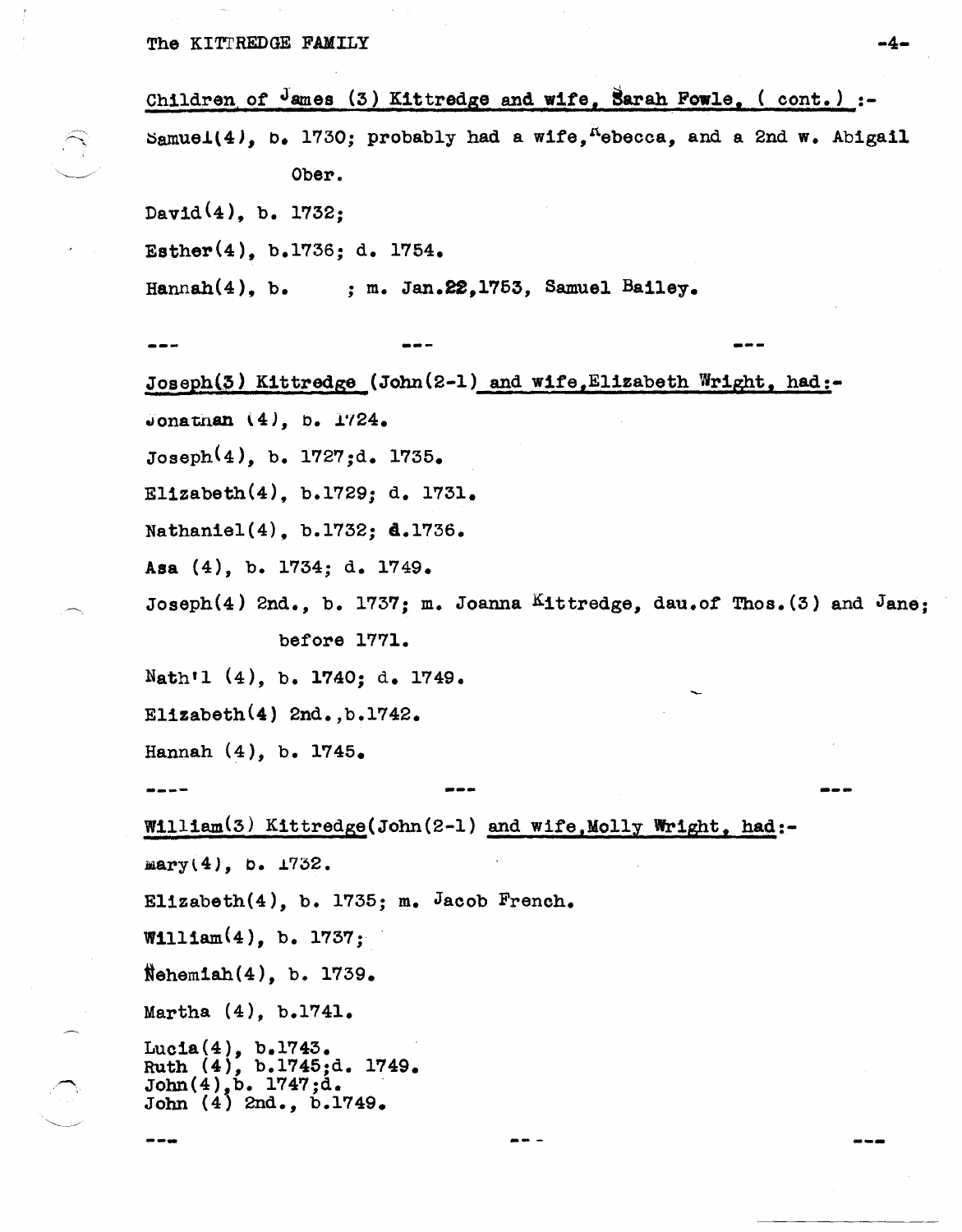Francis (3) Kittredge (Jobn(2-l) and wife,Lydia--- , had:- Francis $(4)$ , b. 1728; m. Abigail--- ;was a surgeon; had 13 children. Josiah(4), b. *1730j* d. 1744. Zephariah  $(4)$ , b.1732; m. Elizabeth-of Tewksbury; called Gentleman.on probate; son of Francis, surgeon; probate Dec.5, 1757. iusaht4);xbxx1Y51;xdidxaasaxxxiarantabxNexriilxefx#ethnen;x1YY52 LydIa(4), b. 1734; d. 1736. Solomon $(4)$ , b. 1736; m. Tabitha Ingalls of Andover, Aug.1755. by 2nd wife, Susan Snow:rteuben (4), b. 1740;d.1743. Jerremiah (4), b. 1742; d. 1756. SUsann (4), b. 1744; d. 1745. SUsann (4) 2nd., b. 1746. Rebecca  $(4)$ , b. 1747. Reuben(4) 2nd., b. 1749; d. 1754. Jonathan(4), b. 1752; d. Abiel  $(4)$ , b. 1753. James(3)Kittredge(James(2)John(1) and wife,Elizabeth Shedd,had:uames (4), b.1730j m. AbIgail Stickney. Ebenezer $(4)$ , b. 1732. Betty (4), b. 1736. Sarah(4), b.1738 ; m. Abraham StIckney. Thomas(3) Kittredge(James(2)John(1) and wife,Jane Kittredge,had:-

 $\texttt{Thomas}(4)$ ,  $\texttt{b.1727;0.5}.$ 

Jonathan(4) b. 1728; d. they were burned to death in the house, while (aunt?) their/sister tended a fire out of doors on a windy day, while

their parents were away; 1729.

 $\texttt{Saran}(4)$ , b. June 4,  $\texttt{1736}$ ; m. watnaniel  $\texttt{Munt,1753}.$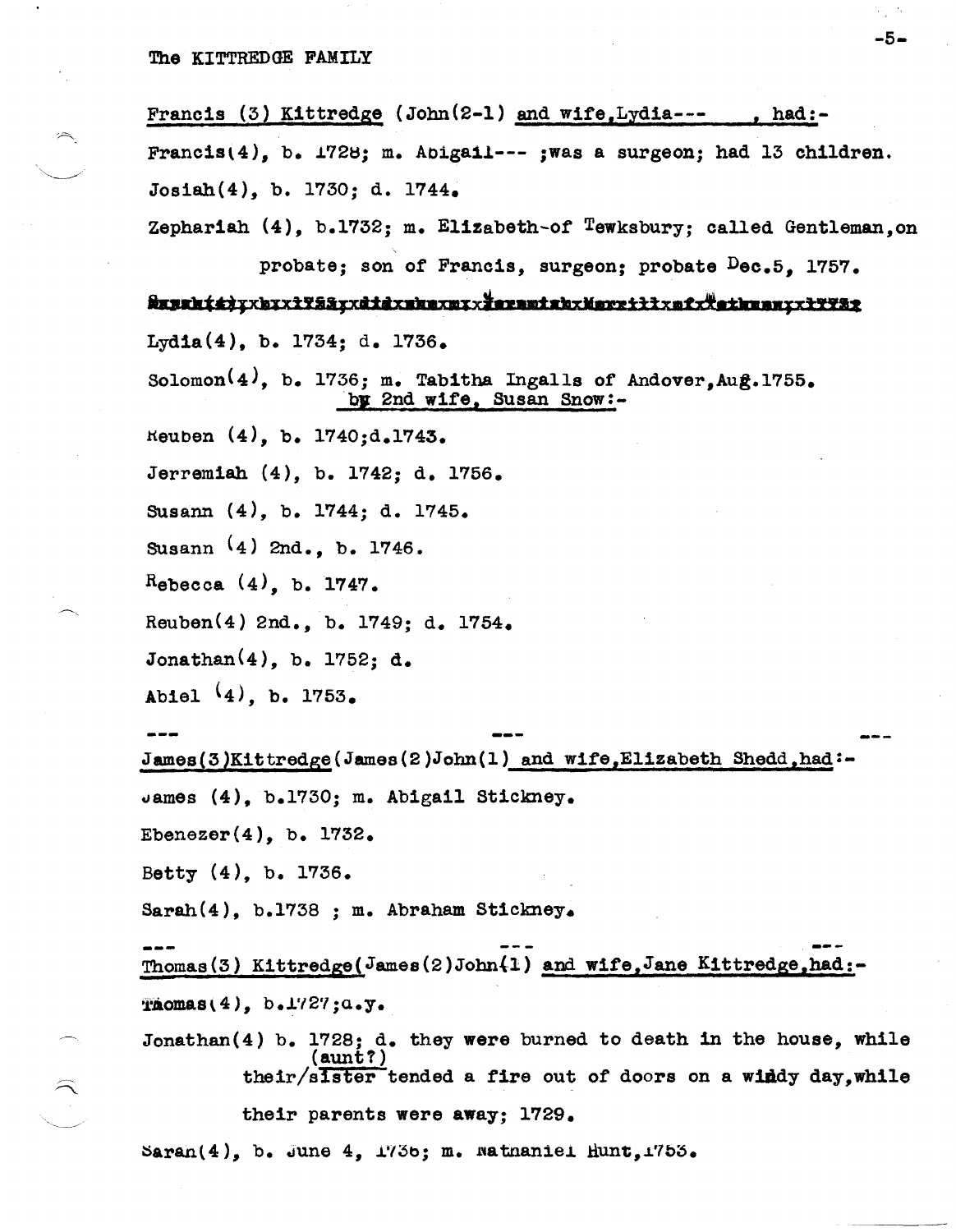ne ne

 $-1$  ,  $-1$  ,  $-1$  ,  $-1$ 

و دی.<br>سرمایی است که کار کار کار

 $\widehat{\frown}$ 

ý,

|                                          | Children of Thomas (3)KittFedge and wife Jane, continued:-                 |  |  |  |  |  |
|------------------------------------------|----------------------------------------------------------------------------|--|--|--|--|--|
|                                          | Abigail(4), b. May 26, 1730; m. Wm. Bell.                                  |  |  |  |  |  |
|                                          | Thomas (4) 2nd., b. Nov. 4, 1731; m. Anne ---; d. Jan. 16, 1806.           |  |  |  |  |  |
|                                          | Joshua(4), b. 1734.                                                        |  |  |  |  |  |
|                                          | Johanna (4), b. May 1, 1742; m. Joseph Kittredge, son of Jos. (3), b.1737. |  |  |  |  |  |
|                                          | $Joseph(4)$ , b. after 1742; lived in Tewksbury 1770.                      |  |  |  |  |  |
|                                          | Mary $(4)$ , b. 1744; d. 1747.                                             |  |  |  |  |  |
|                                          |                                                                            |  |  |  |  |  |
|                                          | $Dan(3)$ Kittredge (Dan(2) John(1) and wife, Ruth Shedd, had:-             |  |  |  |  |  |
|                                          | Daniel(4), b. 1725; m. 1746 Paran Sheud; he d. 1753; sne m. 2nd., Josian   |  |  |  |  |  |
|                                          | Kidder: see Tewksbury records.                                             |  |  |  |  |  |
|                                          | Ruth $(4)$ , b. 1729;-                                                     |  |  |  |  |  |
|                                          | Samuel(4), b. 1727; was he killed 1775 - recorded as of Andover? Did he    |  |  |  |  |  |
| m. Sarah Kidder in Dracut, Oct.28, 1773? |                                                                            |  |  |  |  |  |
|                                          | $N$ athan $(4)$ , b. 1731.                                                 |  |  |  |  |  |
|                                          | Mary (4), d.y.                                                             |  |  |  |  |  |
|                                          | Elizabeth $(4)$ , d.y.                                                     |  |  |  |  |  |
|                                          | $\texttt{Wehltabel}(4) d. y.$                                              |  |  |  |  |  |
|                                          | $F---(4)$ , maybe French or maybe FRANCIS, b. 1738; d. 1758.               |  |  |  |  |  |
|                                          | Ebenezer <sup>(4)</sup> , b. ; m. Abigail---.                              |  |  |  |  |  |
|                                          | $B_{en}(4)$ , b. 1745.                                                     |  |  |  |  |  |
|                                          | ***                                                                        |  |  |  |  |  |
|                                          | Jonn(4) Kittredge(John(3-2-1) and wife, Sarah Merrian, had:-               |  |  |  |  |  |
|                                          | $\texttt{uacob}(5)$ , b. 1757; of Dover, N.H.; a Doctor;-                  |  |  |  |  |  |
|                                          | Thomas (5), b. 1746; of ANDOVER; m. Susan Osgood, aug. of Peter, born,     |  |  |  |  |  |
|                                          | April 28, 1840; Thomas was a distinguished surgeon of the                  |  |  |  |  |  |
|                                          | Revolution, at Cambridge and Bunker Hill; he d. 1818.                      |  |  |  |  |  |
|                                          | $Ben(5)$ , b. 1741; lived in Andover and Tewksbury.                        |  |  |  |  |  |
|                                          |                                                                            |  |  |  |  |  |

 $-6-$ 

 $\hat{\boldsymbol{\theta}}$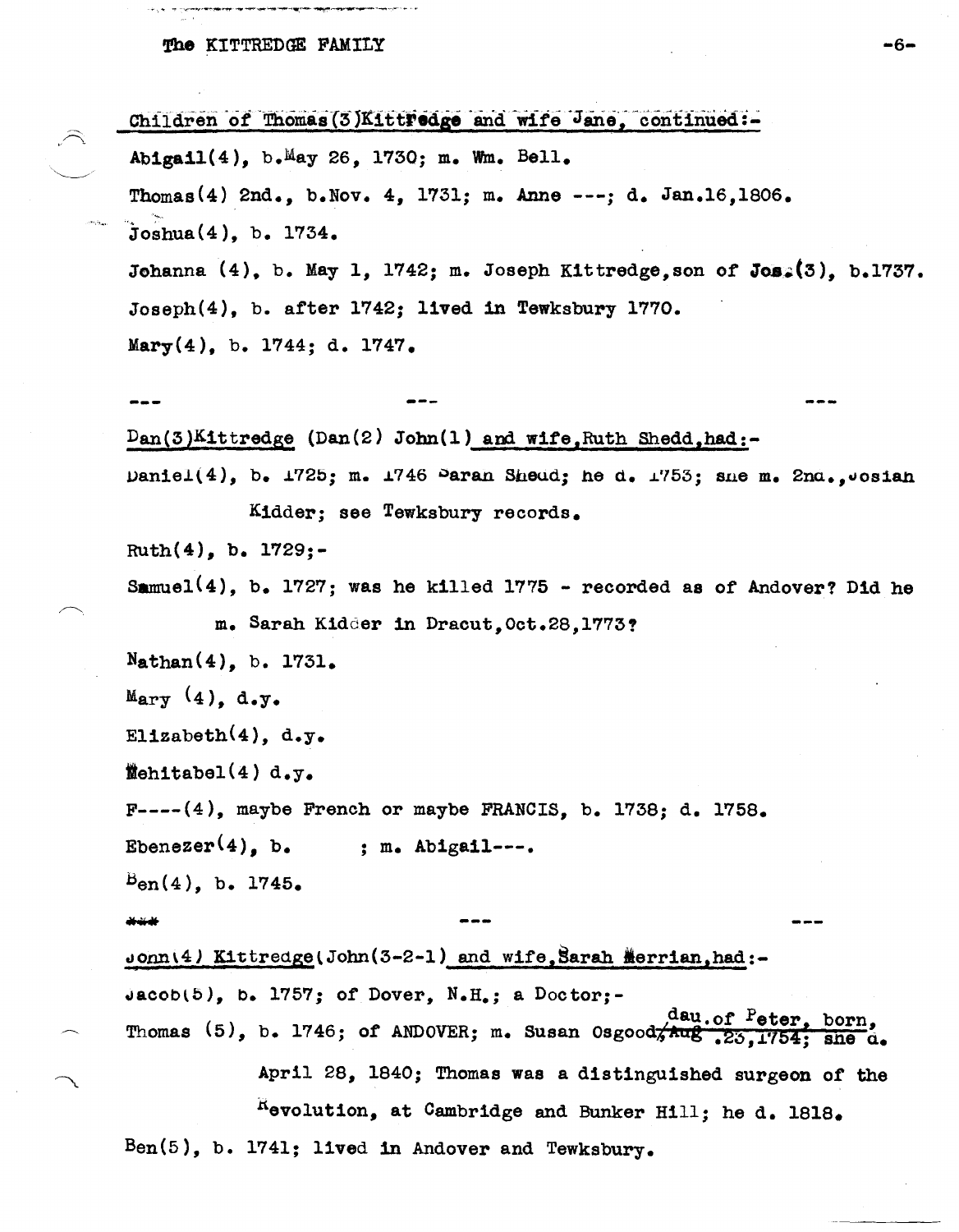Children of John $(4)$  and wife Sarah Merrian,  $($  cont. $)$  :-

 $John(5)$ , b.April 7, 1737; d. April 2, 1747.

Simeon(5), b.  $\texttt{March 14,1739; d. April 16,1747.}$ 

Sarah  $(5)$ , b.1744; sd. to m a  $D$ aniels; (some mixup here.)

Elizabeth(5), b. 1751; sd. to m. John Dwinal of  $^{\circ}$ alem; lived in Tewks-

bury; she was a tine surgeon herself.

Sarah(5), b. 1753; did she m. eremiah Morrill of Methuen,1773?

John(5), 2nd., b. 1755; farmer; d. unm. 1826.

( $1753...$  Andover records:  $141...$  Baid out to  $D_r$ . John Kittredge, land W side of Pine Hill, East of Thomas Phelps' home, to make recompense in full for a town way laid through his own land in part, and part through

Thos. Abbott's land,-lying between  $T$ hos. Abbott and home of Moses Ingalls, late of Andover, dec., across the Sawmill Brook towards the Great, Pond; bds. of new lot are on Thos. Abbott,Zeb Chandler and Dr. Abbott, by a way, Thos. Phelps and Thos. Abbott( evidently 2 Thos. Abbotts). The road laid out by Kittredge was on the place he inherited from Thos. Abbott's heirs, of North Parish- the road where the Kittredge manse still stands, near the old graveyard. Probably the one laid to the sawmill, is that which leads by a turn to the old main road. When he received damages,he had to take land in West Andover on the border of Phelps-and a Thos. Abbott of our line who lived over here, was on the bds. . The original Kittredge home at No.Andover center stood North of the

grant site of Thos. Abbott. Dr. John (4) a fine surgeon, died in 1776. His son, Thomas, built the house that now stands, in 1784, when his son,  $Joseph(6)$ , was a year'old. )

--- . - --

 $- - -$ 

Isaac(4) Kittredge{ John{3-2-1) and wile,Rebecca-----, had:-

 $\texttt{Isaac (5)}, \texttt{b--}$  $R$ ebecca (5)  $Mary (5)$ 

 $Jacob(4)$  Kittredge(John(3-2-1) and wife, Hannah , had:-Jacob(5), b. 1740; a Dr. of No. Brookfield, Me.; m. Kebecca Fletcher, dau.of Tom and Mary, b. 1753 in Chelmsford; did he d. in No. Brookfield.

18l8?

Hannah (5), b. 1742.

Dorcas (5), b. 1744.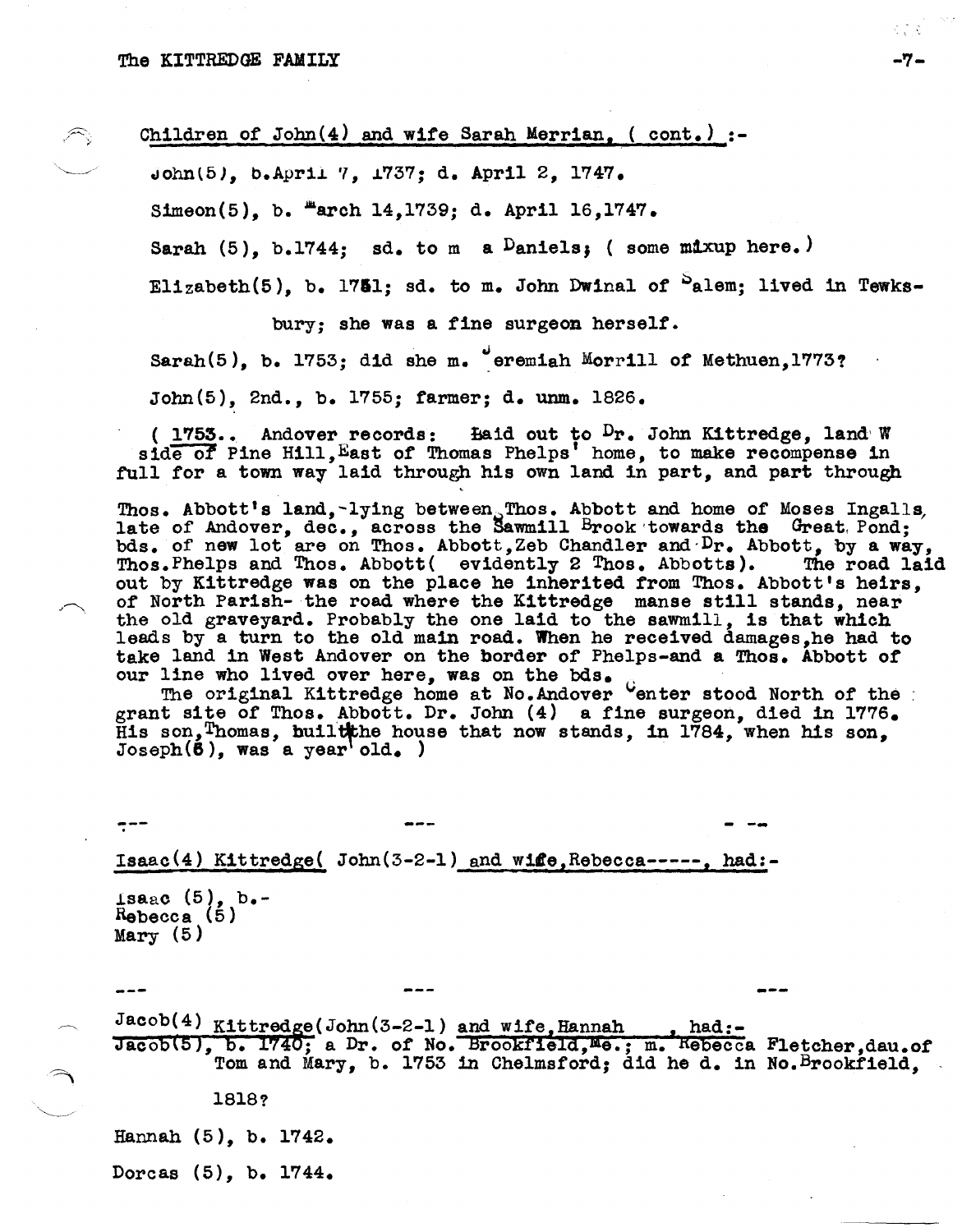Children of Jacob(4) Kittredge and wife, Hannah,  $($  cont.):-Abiah  $(5)$ , b.  $1748$ .  $(Maybe more.)$ Joseph(4) Kittredge(John(3-21) and wife, Mary-----, had:-Simeon(5), b. 1748. Jacob(5), b. 1752; a pnysician; - ( was ne in No. Brookfield and did ne m. "ebecca Fietcher instead of  $\sqrt{a}$  (5) of  $\sqrt{a}$  (4)?) Joseph(5), b. 1752; d. 1775.  $Mary(5)$ , b. 1754; sa. to marry a French of No. Brookfield. Saran (5), b. 1756; also m. a French. Dorcas  $(5)$ , b. 1762. Den (5), b. 1766; arowned 1776.  $\text{E1ijan} (5)$ , b. 1769. James(4) Aittredge( $\text{vames}$  (3)John(2-1) and wife, Molly, had:-Samuel(5), b.1757. Molly (5), b. in rewksbury, 1757. Hannah  $(5)$ , b. ---; mentioned in the warning out of Andover, 1767. James  $(5)$ , b. in Tewksbury, 1753. Susan $(5)$ , mentioned in the warning, 1767. Ħ Sarah  $(5)$  $Esther(5)$  $\text{Sam}(5)$  Kittredge(James(4-3)John(2-1) and wife, Hebecca, had: Samuel(5), b. 1756. (8 more children , probably born in Tewksbury.)

-8-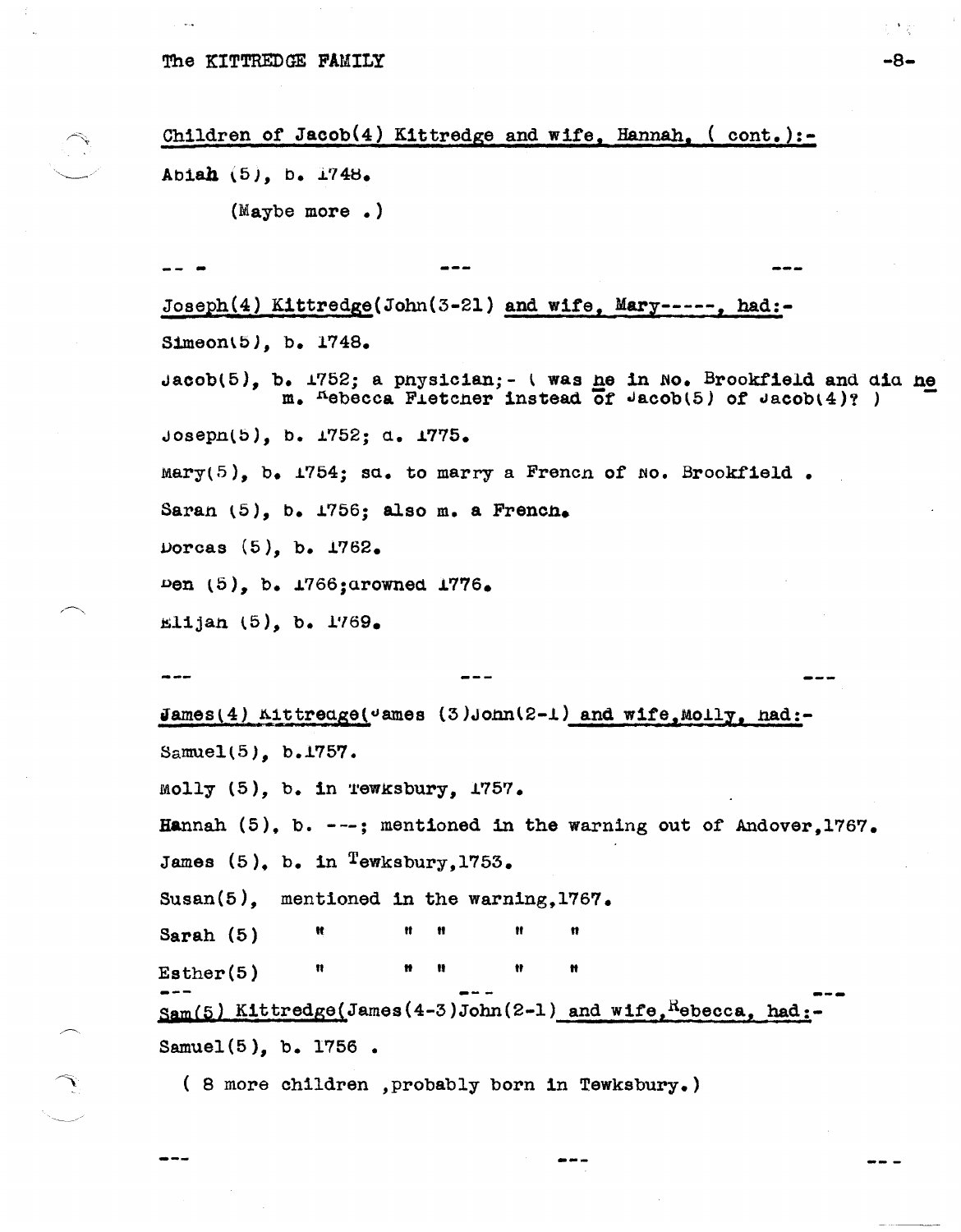Joseph(4) Kittredge(Joseph(3)John(2-1) and wife, Johanna, had:-Hannah (5), b. Sept. 2,1771.

Jeduthan(5), b.Sept. 24,1772; lived later in Lowell with son, Abner(6).  $Joseph(5)$ , b. June 29,1775; m. Elizabeth---

Molly (5), b. May 24, 1777; m. Daniel Webster of Pelham, N.H., 1802; he

was b. 1777 son of <sup>D</sup>avid Webster and w.Hannah <sup>B</sup>arker; she d.  $1818.7$ Patty(5), b. Oct.17, 1782; m. John Mansur of Dracut, Jan.28, 1800. Susanna  $(5)$ , b. June 9, 1784;-

Abner(5), b. April 22,1786; moved to Felnam; innerited the nomestead;

nis mother, Joan lived and died up there with him.

Joseph(5) Kittreage(Jos.(4)(3)John(2-1) and wife, Elizabeth --- , had:- $\log_{10}$  Greenough(6), b.--

Daniel(6), b. ; m. Ebelina Brown, March 7,1837.

 $^{\circ}$ eremiah $(6)$ , b. 1818.

Mary Ann  $(6)$ , b. in Dracut, May 4, 1814.

Joanna  $(4)$ , b. 1812.

Adeline (6), b. 1816.

Hannah  $(6)$ , b. 1820.

Elizabeth(6), b. ; m. John Fiske of Concord, N.H., 1829.

Solomon(4) Kittredge( Second September 13) John(2-1) and w. Tabitha Ingalls Solomon $\left(\overline{5}\right)$ , b.  $1755$ .

Zepharian(5), b.1757; m.1781 Elizabeth Stickney of Tewksbury, dau. of Abraham Stickney and w. Sarah Kittredge, b. 1757.

Tabitha $(5)$ , b.1758.

 $Jos<sub>4</sub>(5)$ ,  $b<sub>1</sub>761$ 

 $-9-$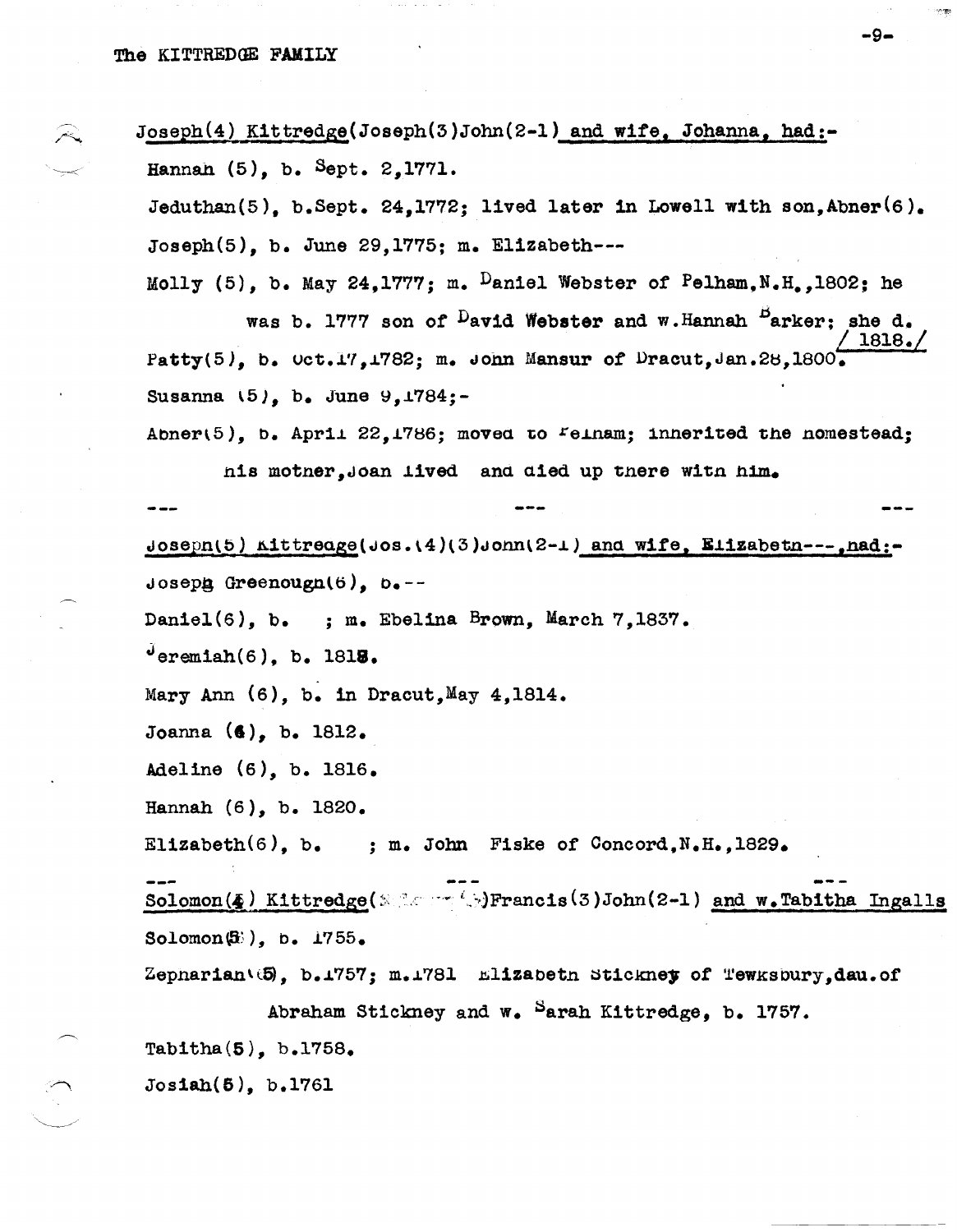ほうげいふな ほ 姉 液 代の死 アデ アートプリート

```
Children of Solomon(4) Kittredge and wife, Tabitha Ingalls. (cont.):-
Phebe 5, b.1763.
 Stephen<sup>(5)</sup>, b.1765; went to Amherst, N.H_*; had 10 ch.
 Zephariah(5) Kittredge(Sol(4)Francis(3)Jn.(2-1) and w.Eliz. Stickney:-
 Abigail(6); m. a Smitn; nad 3 sons.all doctors. 1 dau.
 Zephariah(6), b. 1785; alive 1863.
 Nancy (6)E11zabeth(6)Francis(6)\frac{1}{2}Thomas (4) Kittredge (Thos. (3)^{J}ames (2) John (1) and wife Anne
                                                                   . had: -Anne (5), b.
 Josnu(5)jeremian(5), o. 1761; m. Ann-.\text{mag}(5), b.
 Esther)
           twins
 Mary
       - 1
 veremiah(5)Kittredge(Thos. (4-3)"as, (2)"n. (1) and w. Ann. nad:-
 Ann (6), b. 1794.
 Jeremian (6), b. 1796.
 Jerusha(6)Thomas(6)Rebecca
 ( others)
 Samuel(4)Kittredge(Dan(3-2)Jn.(1) and wife, arah (Kidder?), had:-
 AIice(5)David(5)Hannah(5)erom<sub>1</sub>ah(5)Samuel(5)Sarah(5)( Probably had these children bapt. in North Church in a bunch.)
```
st ja  $-10-$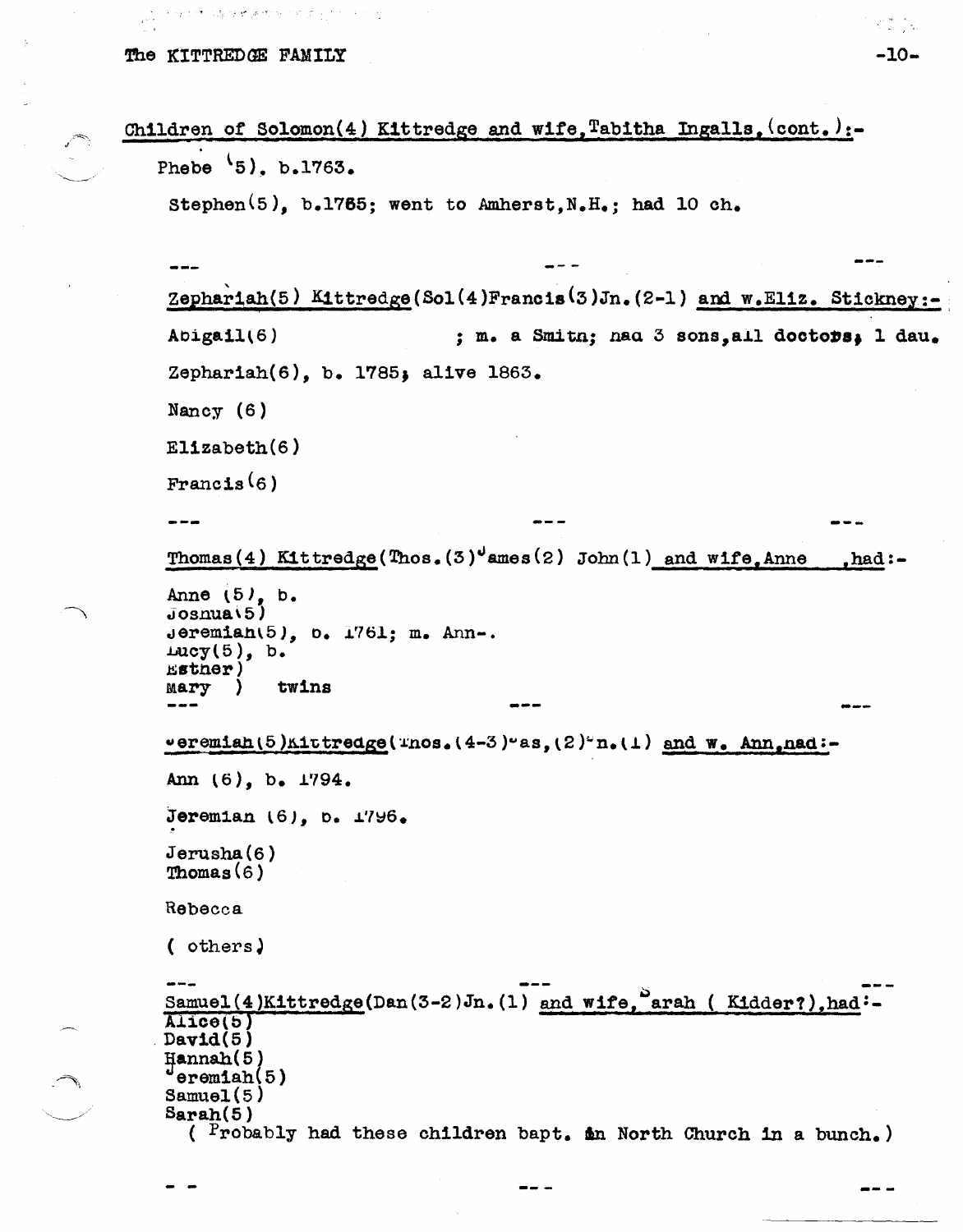Dr. Thomas (5) Kittredge (John (4-3-2-1) and wife, Susan  $0$ sgood, had:-Susan (6', b. 1772; d. 1829.

 $\mathrm{John}(6)$ , b. 1775; was a doctor at <sup>T</sup>aunton Insane Asylum , 1827. His nephew.  $\frac{J_{\text{ohn}}(\gamma)}{J_{\text{ohn}}(\gamma)}$  of the  $\frac{B_{\text{en}}(5)}{J_{\text{thn}}}$  was a doctor there, also. Patty <sup>O</sup>sgood(6), b. 1778; m. Lemuel <sup>L</sup>eBaron, 1798; d. 1839.

Sally  $(6)$ , b. 1781; d. 1796.

Joseph(6), b. 1783; was a doctor: m. Hannah Hodges of  $S$ alem. 1819; she was probably the dau.of George Hodges, as she named her son, teo. Hodges  $(7)$ . Jos. d. 1847.

Katherine  $(6)$ , b. 1788; m.  $\nu$ avid <sup>C</sup>ummings of  $\Omega$ alem. 1815 as his 2nd. wife; she d. 1824.

Maria  $(6)$ , b. 1792; m.  $\mu$ avid  $C$ ummings, (above) as his 3rd wife; she d. 1873: their daughter, Maria Cumnings, was author of "The Lamplighter", etc. David <sup>C</sup>ummings was b. 1788, the son of <sup>L'</sup>avid Cummings.  $S_r$ ., and wife. Mehitabel ase, of  $T$ opsfield. He graduated from artmouth, 1806. His first wife was Sally Forter of Topsfield. Whom he m. 1812; she was dau.of  $\mu$ an and Sarah: she d. in 19 months, leaving a son. Will iam. <sup>D</sup>avid later married the two "ittredge sisters. He was a judge of the Court of  $\mathcal{C}_{\text{ommon}}$  ${}^{\text{I}}$ leas, at Salem; was noted for his skill and eloquence. Many distinguished lawyers studied with him. He d. in  $\nu$ orchester, 1855.

 $k$ atherine(6) <sup>A</sup>ittredge and <sup>D</sup>avid Cummings, had:-Francis  $(7)$ , b. 1816; d. 1849. fatherine  $(6', b, 1818,$ Helen Franklin  $(7^{\prime}, b. 1824; m.$  Edward Tileston of Dorchester.  $-11-$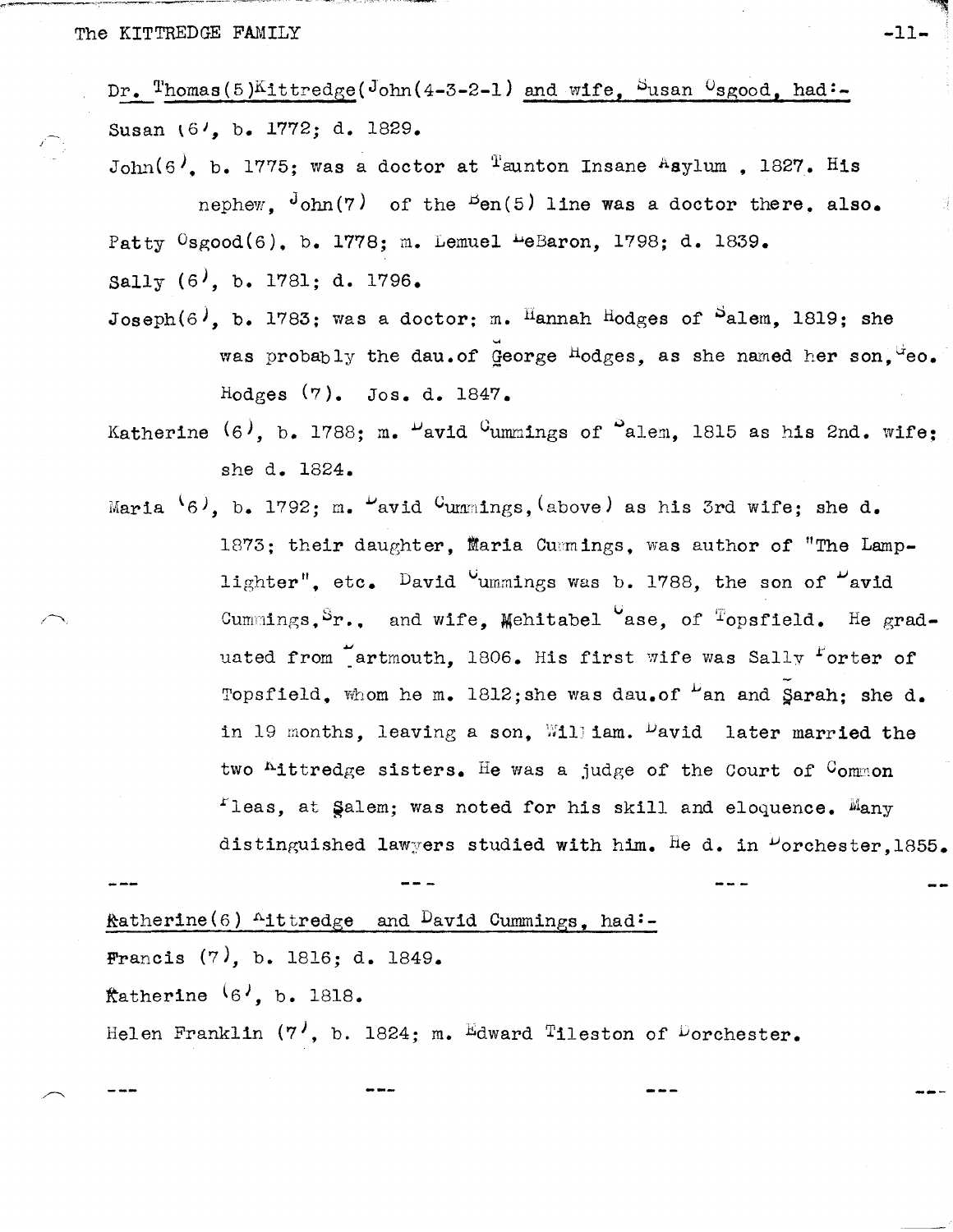77 N.Y. 2007

and the property of the

|                                                                   |                                                                                     |                |              | Maria(6) Kittredge(Dr.Tom(5) John(4-3-2-1) and husband David Cummings, had:-    |            |  |  |
|-------------------------------------------------------------------|-------------------------------------------------------------------------------------|----------------|--------------|---------------------------------------------------------------------------------|------------|--|--|
|                                                                   |                                                                                     |                |              | Maria Susan(7), b.1627;d.1866;author of"Lamplighter,"mabel Vaughn, etc.         |            |  |  |
| Thos. Kittredge(7), b.1829; m. 1863 Mary A.Purchard of St. Louis. |                                                                                     |                |              |                                                                                 |            |  |  |
|                                                                   | Martha Ann $(7)$ , b. 1832.<br>Horace (7), b. 1834; d. at Dunbarton Scotland, 1856. |                |              |                                                                                 |            |  |  |
|                                                                   |                                                                                     |                |              |                                                                                 |            |  |  |
|                                                                   |                                                                                     |                |              |                                                                                 |            |  |  |
|                                                                   |                                                                                     |                |              |                                                                                 |            |  |  |
|                                                                   |                                                                                     |                |              | Ben(5) Kittredge(John(4-3-2-1) and wife                                         | $had:$ $-$ |  |  |
|                                                                   | pen(6)                                                                              |                |              | : Doctor of Exeter.                                                             |            |  |  |
|                                                                   | $Henry(6)$ :                                                                        |                |              | " of Tewksbury, m. Marjorie P. Brown, Sept. 18, 1811.                           |            |  |  |
|                                                                   | $\text{John}(6)$                                                                    | $\ddot{\cdot}$ |              | " of Farmingham.                                                                |            |  |  |
|                                                                   | Jacob(6)                                                                            | $\ddot{\cdot}$ | $\mathbf{u}$ | of Billerica: then to Ohio.                                                     |            |  |  |
|                                                                   | Rufus $(6)$                                                                         | $\ddot{\cdot}$ |              | " of Portsmouth.                                                                |            |  |  |
|                                                                   | George $(6)$                                                                        |                | $\mathbf{H}$ | of Epping, N.H.                                                                 |            |  |  |
|                                                                   |                                                                                     |                |              | <b>Theodore</b> $(6)$ : $\blacksquare$ of <b>Kittery</b> , $\blacksquare$ aine. |            |  |  |
|                                                                   | Chomlocal@A                                                                         |                |              | $\mathbb{I}$ of $\mathbb{I}$ otentown Moor                                      |            |  |  |

Joseph(6)Kittredge(Tom(5) John(#-3-2-1) and wife, Hannah Hodges, had:-Joseph(7), b. 1822; Harvard  $\cup$ . 1850; m. Hannah F. Watrous of Roxbury.

1847; was a Doctor; had:-Thomas $(8)$ ; Doctor of Salem. Joseph (8); Doctor.<br>Anna (8) ; m. Jonn Elliott; treas. Osgood #111, No. And.; George Hodges  $(7)$ , b. 1820.  $\neq$  had Joseph  $(9)$ .  $John(7)$ , b. 1826.

Susan Osgood (7), b.1830.

Martha  $(7)$ , b.1831.<br>Hannah M.  $\frac{17}{7}$ , b. 1834 ; alive on the estate , 1900; (d. unm. Sept.11, 191 $\phi$ Hannah A.  $(7)$ Mary Hodges ; think she d. Sarah (7) ; alive on estate, 1900;  $(d.$  unm. April 27, 1916.

 $-12-$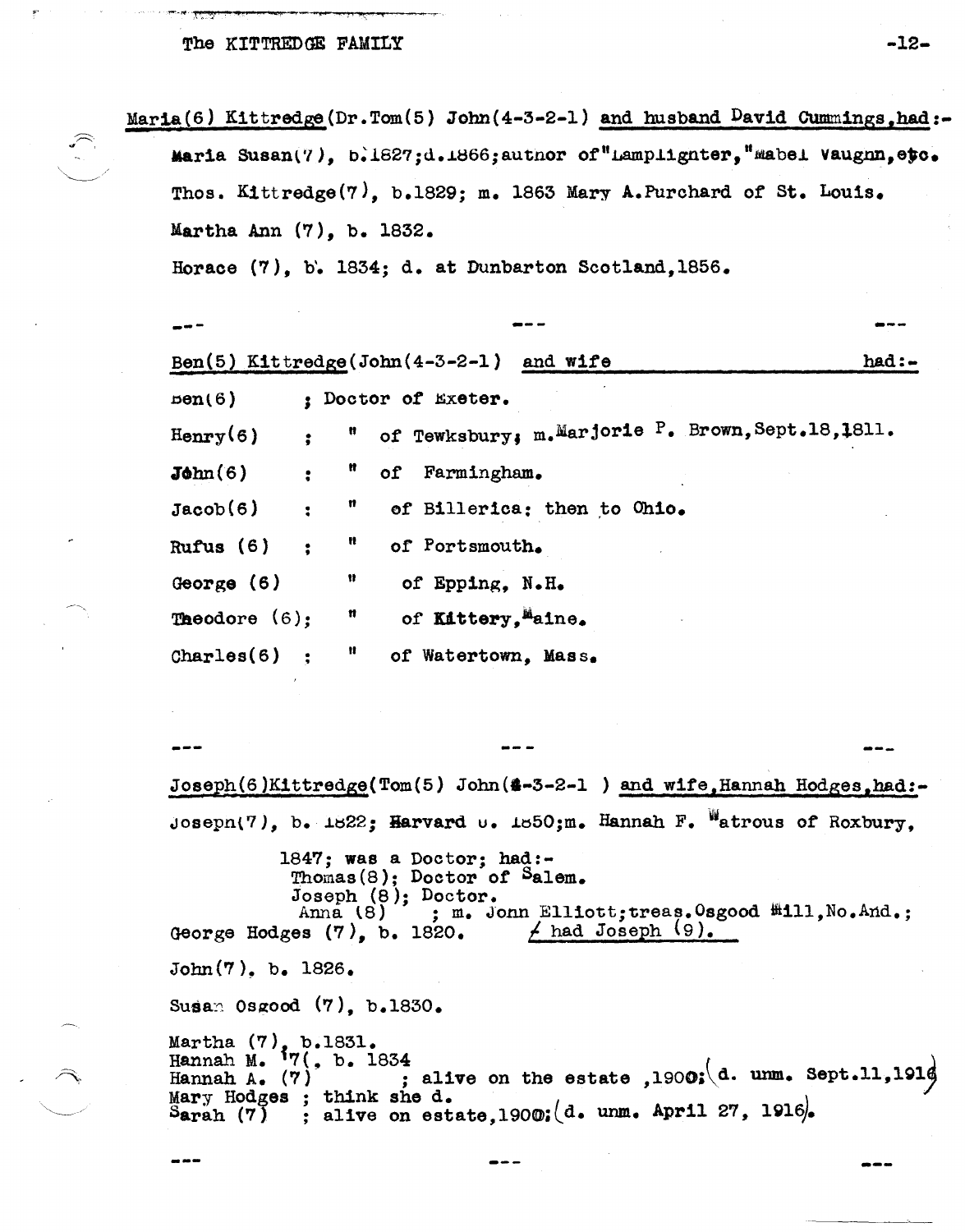In the old cemetery on Academy Road, North Andover Centre, opposite the Kittredge manse, various members of this fine family are buried. Included among the stones are :-

"Sacred<sub>r</sub>to the Nemory of Doct<sup>\*</sup> John Kittredge Who Departed this Life

July the 10th  $A.D.$  1776 in the 67th Year of his age

Mors Feliciter finit Vitem" Sanctam

" Sacred To the Memory of Mrs. Sarah Kittredge nate relict of Doc<sup>r</sup> John Kittredge who departed this life<br>June 9th 1788 in the 71 th year of her age."

"Sasred<br>To the "emory of Mifs Sally Kittredge<br>third Daug<sup>r</sup> of D<sup>r</sup>. Thomas & Mrs.Susannah Kittredge who departed this life<br>Feb. y 12 1796, aged 14 years & 10 months.

Our mortal frames are subject to decay Time's beconing finger we muft all obey. "

######